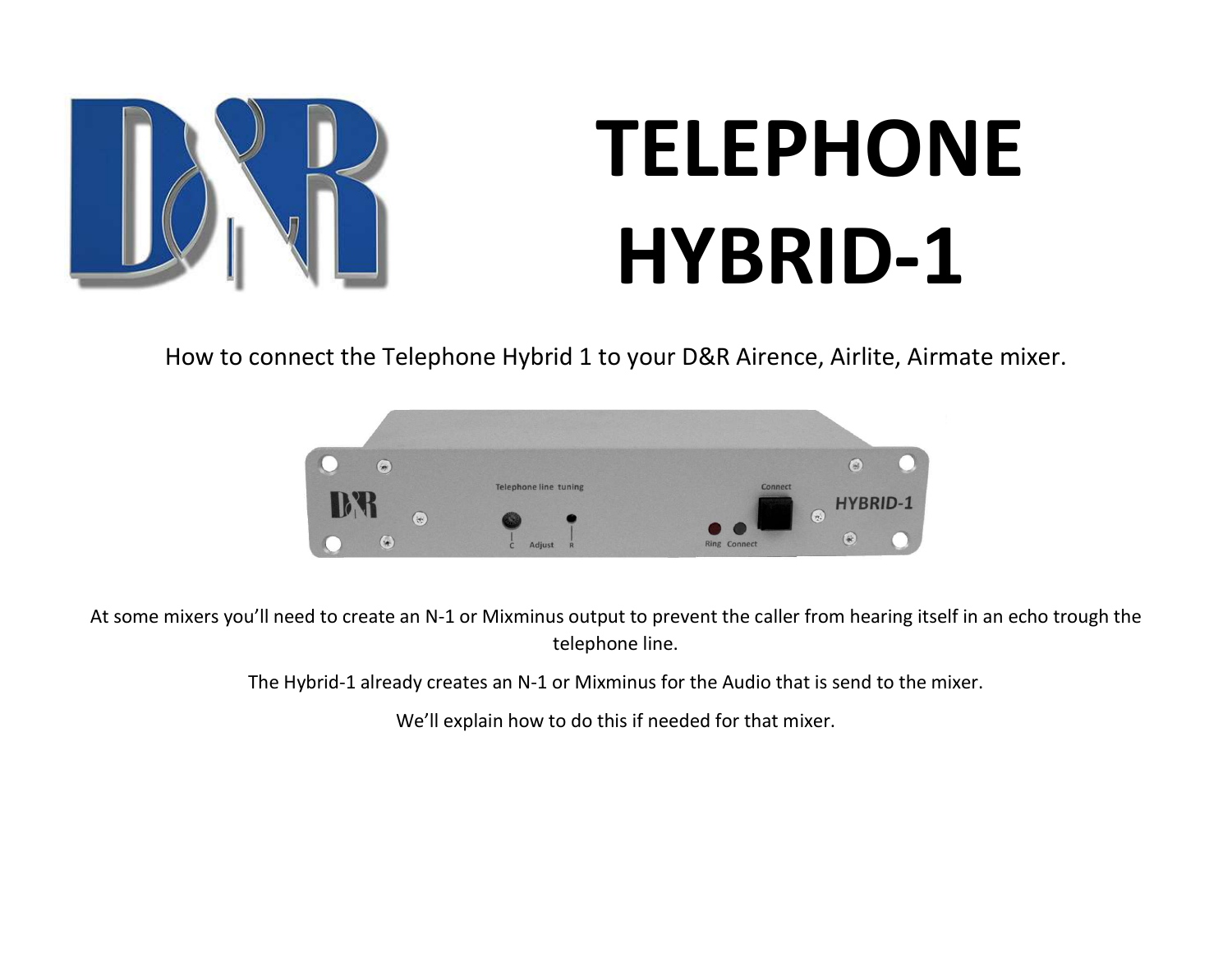

For the Airence connect the Sub or Aux send of the Airence Main to the "to Cleanfeed" output of the Hybrid-1. Connect the to Mic input of the Hybrid to a Mic input at a desired Channel of the Airence Main or Airence Extender. Set the Sub or Aux send of all the other channels to "On" and the channel where you connected the Hybrid-1 at to "Off".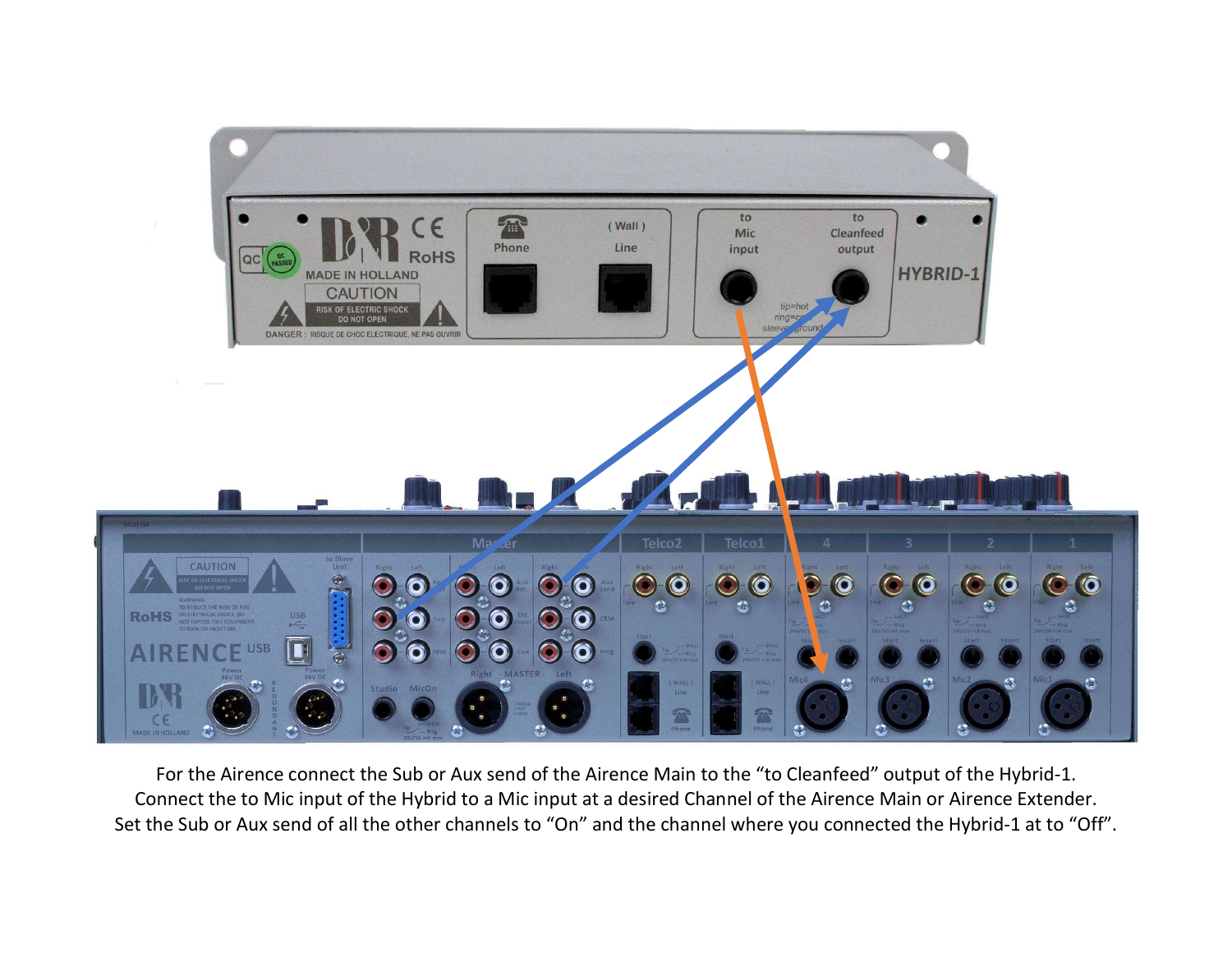

For an Airlite connect the Cleanfeed output of the Airlite to the to cleanfeed output at the Hybrid-1

Connect the to Mic input of the Hybrid-1 to a microphone pre-amp and the output of the pre-amp to the input of Channel 8.